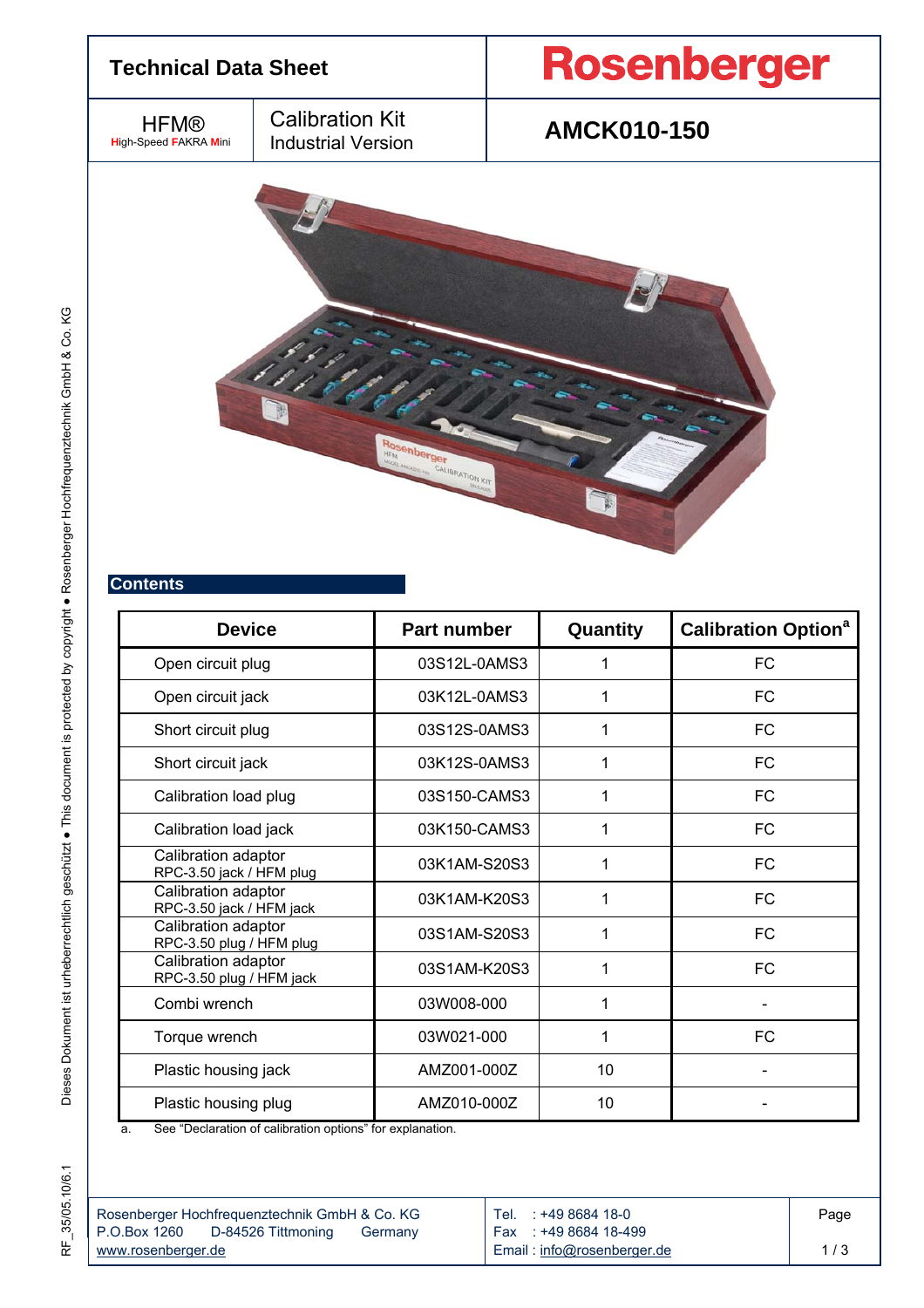### **Technical Data Sheet**

**HFM® H**igh-Speed **F**AKRA **M**ini

## Calibration Kit

# **Rosenberger**

## Industrial Version **AMCK010-150**

### **Documentation**

This kit is delivered with

### **USB-Stick**

Standard Definitions as data files for Vector Network Anaylzer Families PNA (Keysight/Agilent) and ZVA (Rohde&Schwarz). Calibration Certificate as PDF-file.

### **Standard Definitions Cards**

Printed Standard Definitions that can be used on nearly all Vector Network Analyzers.

- **Kit Info Card**  Handling precautions and information for installing Standard Definitions on a Vector Network Analyzer.
- **Calibration Certificate**  Details see "Declaration of calibration options"
- **Operating Manual**

#### **Electrical specifications**

This specification covers electrical key values for the main calibration standards of the calibration kit. Specific datasheets are available for each component among the part number.

| <b>Calibration standard</b>                                                                       | <b>Frequency</b>                                                                                                            | <b>Parameter</b>                   | <b>Specification</b>                                         |  |
|---------------------------------------------------------------------------------------------------|-----------------------------------------------------------------------------------------------------------------------------|------------------------------------|--------------------------------------------------------------|--|
| Opens $b$<br>(plug and jack)                                                                      | DC.<br>to $\leq 6$ GHz<br>> 6 GHz<br>to $\leq$ 15 GHz                                                                       | Error from<br>Nominal Phase        | ≤ 1.5°<br>$\leq 2.0^{\circ}$                                 |  |
| <b>Shorts</b> <sup>b</sup><br>(plug and jack)                                                     | DC.<br>to $\leq 6$ GHz<br>> 6 GHz<br>to $\leq$ 15 GHz                                                                       | Error from<br><b>Nominal Phase</b> | ≤ 1.5°<br>$\leq 2.0^{\circ}$                                 |  |
| <b>Calibration loads</b><br>(plug and jack)                                                       | DC.<br>to $\leq$ 4 GHz<br>> 4 GHz<br>to $\leq 6$ GHz<br>> 6 GHz<br>to $\leq$ 15 GHz                                         | <b>Return Loss</b>                 | $\geq$ 40 dB<br>$\geq$ 35 dB<br>$\geq$ 30 dB                 |  |
| <b>Calibration adaptors</b><br>RPC-3.50 to HFM<br>(plug/plug; plug/jack; jack/plug;<br>jack/jack) | $\leq$ 1 GHz<br>DC.<br>t٥<br>$>$ 1 GHz<br>to $\leq 6$ GHz<br>> 6 GHz<br>to $\leq$ 12 GHz<br>> 12 GHz<br>to<br>$\leq$ 15 GHz | <b>Return Loss</b>                 | $\geq$ 34 dB<br>$\geq$ 25 dB<br>$\geq$ 20 dB<br>$\geq$ 18 dB |  |

b. The specifications for opens and shorts are given as allowed deviation from nominal model as defined in calibration certificate included with your kit.

ΚG

|                    | Rosenberger Hochfrequenztechnik GmbH & Co. KG |         |
|--------------------|-----------------------------------------------|---------|
| P.O.Box 1260       | D-84526 Tittmoning                            | Germany |
| www.rosenberger.de |                                               |         |

Tel. : +49 8684 18-0 Fax : +49 8684 18-499 Email : info@rosenberger.de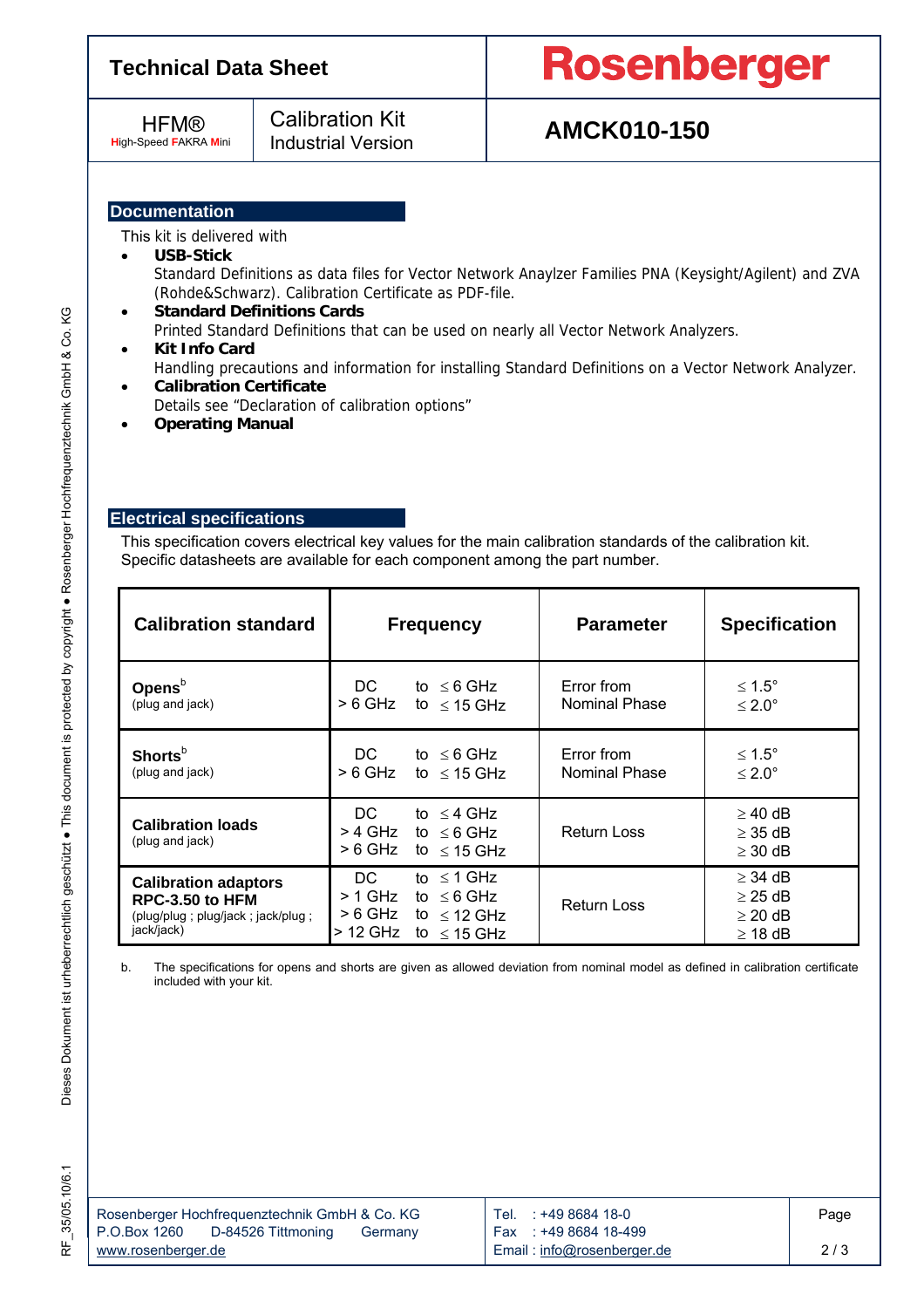### **Technical Data Sheet**

**HFM® H**igh-Speed **F**AKRA **M**ini

## Calibration Kit

# **Rosenberger**

## Industrial Version **AMCK010-150**

### **Declaration of calibration options**

#### **Factory Calibration**

Standard delivery for this kit includes a Factory Calibration. The Calibration Certificate issued reports individual calibration results, **traceable to Rosenberger standards**, national / international standards are not available. Model based standard definitions of the calibration standards are reported in Agilent/Keysight, Rohde & Schwarz and Anritsu compatible VNA format.

#### **Accredited Calibration**

Not available.

*For further, more detailed information see application note AN001 on the Rosenberger homepage.* 

### **Calibration interval**

Recommendation 12 months

#### **Recommended accessories**

- Rosenberger Test Port Adaptor
- Rosenberger VNA Test cable kit and Microwave Cable Assemblies

*For further, more detailed information please visit our homepage www.rosenberger.com.* 

While the information has been carefully compiled to the best of our knowledge, nothing is intended as representation or warranty on our part and no statement herein shall be construed as recommendation to infringe existing patents. In the effort to improve our products, we reserve the right to make changes judged to be necessary.

| Draft                                                                                          | Date     | Approved    | Date     |                            | Rev.                                        | Engineering change number | Name        | Date     |
|------------------------------------------------------------------------------------------------|----------|-------------|----------|----------------------------|---------------------------------------------|---------------------------|-------------|----------|
| F. Reiner                                                                                      | 26.09.16 | H. Babinger | 16.03.17 |                            | 200                                         | 17-0433                   | S. Andorfer | 16.03.17 |
| Rosenberger Hochfrequenztechnik GmbH & Co. KG<br>P.O.Box 1260<br>D-84526 Tittmoning<br>Germany |          |             |          | Tel.                       | $: +49868418 - 0$<br>Fax: : +49 8684 18-499 |                           | Page        |          |
| www.rosenberger.de                                                                             |          |             |          | Email: info@rosenberger.de |                                             | 3/3                       |             |          |

RF\_35/05.10/6.1 RF\_35/05.10/6.1